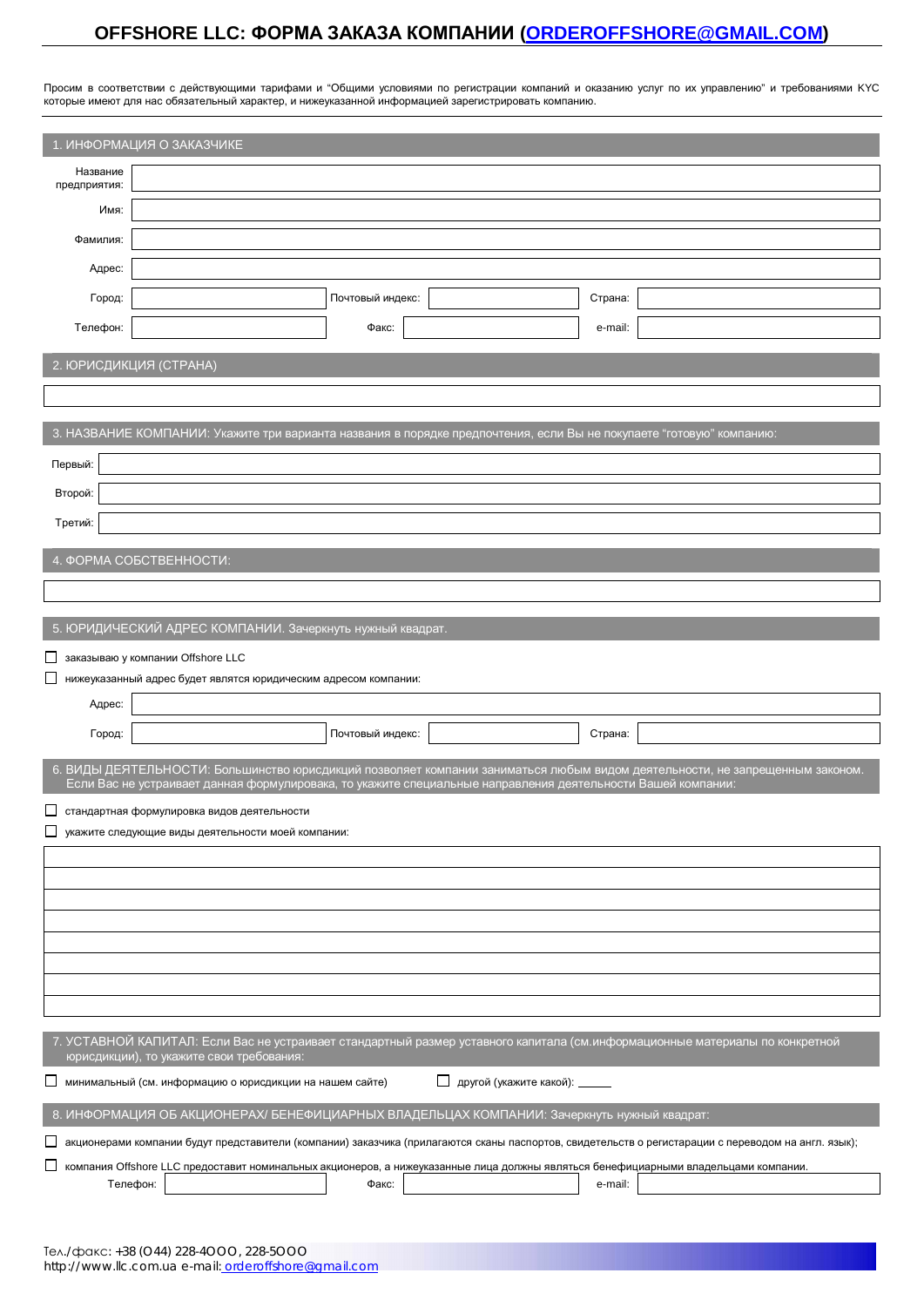# **OFFSHORE LLC: ɎɈɊɆȺɁȺɄȺɁȺɄɈɆɉȺɇɂɂ [\(ORDEROFFSHORE@GMAIL.COM\)](mailto:ORDEROFFSHORE@GMAIL.COM)**

| 9. ТИПЫ АКЦИЙ. Зачеркнуть нужный квадрат:                                                                                                                                             |  |  |  |  |  |
|---------------------------------------------------------------------------------------------------------------------------------------------------------------------------------------|--|--|--|--|--|
| именные акции<br>акции на предъявителя (акции на предъявителя выпускаются не во всех юрисдикциях - см. информацию о юрисдикции).                                                      |  |  |  |  |  |
| 10. ДИРЕКТОРА / ДОВЕРЕННЫЕ ЛИЦА: Зачеркнуть нужный квадрат:                                                                                                                           |  |  |  |  |  |
| директорами компании будут представители заказчика (приложить сканы паспортов, банковской референции и счета за коммунальные услуги);                                                 |  |  |  |  |  |
| Offshore LLC предоставит номинальных директоров, а нижеуказанные лица должны являться доверенными лицами генеральной доверенности.                                                    |  |  |  |  |  |
| 11. ПРАВА ПОДПИСИ ДИРЕКТОРОВ / ДОВЕРЕННЫХ ЛИЦ. Зачеркнуть нужный квадрат:                                                                                                             |  |  |  |  |  |
| Д другое (просим определить): _____<br><u> </u> индивидуально<br>совместно                                                                                                            |  |  |  |  |  |
| 12. СЕКРЕТАРЬ КОМПАНИИ. Заполняется только для тех юрисдикций, где законом юрисдикции требуется зарегистрированный секретарь (см.<br>информацию о юрисдикции).                        |  |  |  |  |  |
| компания Offshore LLC предоставит секретаря компании;                                                                                                                                 |  |  |  |  |  |
| Секретарем компани будут представители заказчика (приложить сканы паспортов, банковской референции и счета за коммунальные услуги);                                                   |  |  |  |  |  |
| 13. ОТКРЫТИЕ БАНКОВСКОГО СЧЕТА КОМПАНИИ. Заполняется, если требуется помощь в открытии Банковского Счета:                                                                             |  |  |  |  |  |
| Название Банка:                                                                                                                                                                       |  |  |  |  |  |
| (В этом случае заполняется бланк заказа банковского счета, предоставляемый компанией Offshore LLC по запросу)                                                                         |  |  |  |  |  |
|                                                                                                                                                                                       |  |  |  |  |  |
| 14. ДОПОЛНИТЕЛЬНЫЕ УСЛУГИ. Зачеркнуть нужный квадрат:                                                                                                                                 |  |  |  |  |  |
| легализация Corporate Minutes, Operating Agreement грифом Апостиль, шт.: ______                                                                                                       |  |  |  |  |  |
| доверенность - нотариально заверенная, шт.: ______                                                                                                                                    |  |  |  |  |  |
| доверенность - легализованная грифом Апостиль, шт.: ______                                                                                                                            |  |  |  |  |  |
| легализация документов компании в посольстве                                                                                                                                          |  |  |  |  |  |
| П круглая (резина)<br>□ сдавлением (металл)<br>дополнительная корпоративная печать                                                                                                    |  |  |  |  |  |
| 15. ПО ВОПРОСУ ОПЛАТЫ ЕЖЕГОДНОГО СОДЕРЖАНИЯ КОМПАНИИ, ПРОСИМ СВЯЗАТЬСЯ С НИЖЕУКАЗАННЫМ ЛИЦОМ:                                                                                         |  |  |  |  |  |
| Имя:                                                                                                                                                                                  |  |  |  |  |  |
| Фамилия:                                                                                                                                                                              |  |  |  |  |  |
| Адрес:                                                                                                                                                                                |  |  |  |  |  |
| Почтовый индекс<br>Город:<br>Страна:                                                                                                                                                  |  |  |  |  |  |
| Телефон:<br>Факс:<br>e-mail:                                                                                                                                                          |  |  |  |  |  |
|                                                                                                                                                                                       |  |  |  |  |  |
| 16. УКАЖИТЕ ВАШИ ТРЕБОВАНИЯ ПО ОТПРАВКЕ ДОКУМЕНТОВ. Зачеркнуть нужный квадрат:<br>□ простой авиапочтой<br>∟ курьерской<br>Личное получение (укажите город, где находятся наши офисы): |  |  |  |  |  |

## ЗАЯВЛЕНИЕ ЗАКАЗЧИКА.

Я, нижеподписавшийся, заявляю и подтверждаю, что приведенная выше информация подлинная и правильная, и что үпомянутая выше компания, в отношении которой я являюсь учредителем/бенефициарным владельцем, не будет использована для отмывания денег, получения доходов от торговли наркотиками, террористической деятельности, торговли оружием, любой другой незаконной деятельности или любым образом, которым можно причинить ущерб доброму имени и репутации компании Offshore LLC, бакам и зарубежным партнерам Offshore LLC или юрисдикции страны инкорпорирования.

Я полностью и безоговорочно освобождаю компанию компанию Offshore LLC от юридической и финансовой ответственности, от штрафов, санкций и других издержек, включая наложенные судом, могущих возникнуть в связи с нарушением мною данного Заявления и недобросовестным использованием заказанной мною компании.

Я ознакомился с Постановлениями и Общими условиями предоставления услуг компанией Offshore LLC полностью принимаю эти условия, о чем свидетельствует моя подпись под этим заявлением.

Дата: / /200

ɉɨɥɧɨɟɢɦɹ, ɮɚɦɢɥɢɹɢɩɨɞɩɢɫɶɁɚɤɚɡɱɢɤɚ: ..................................................................................